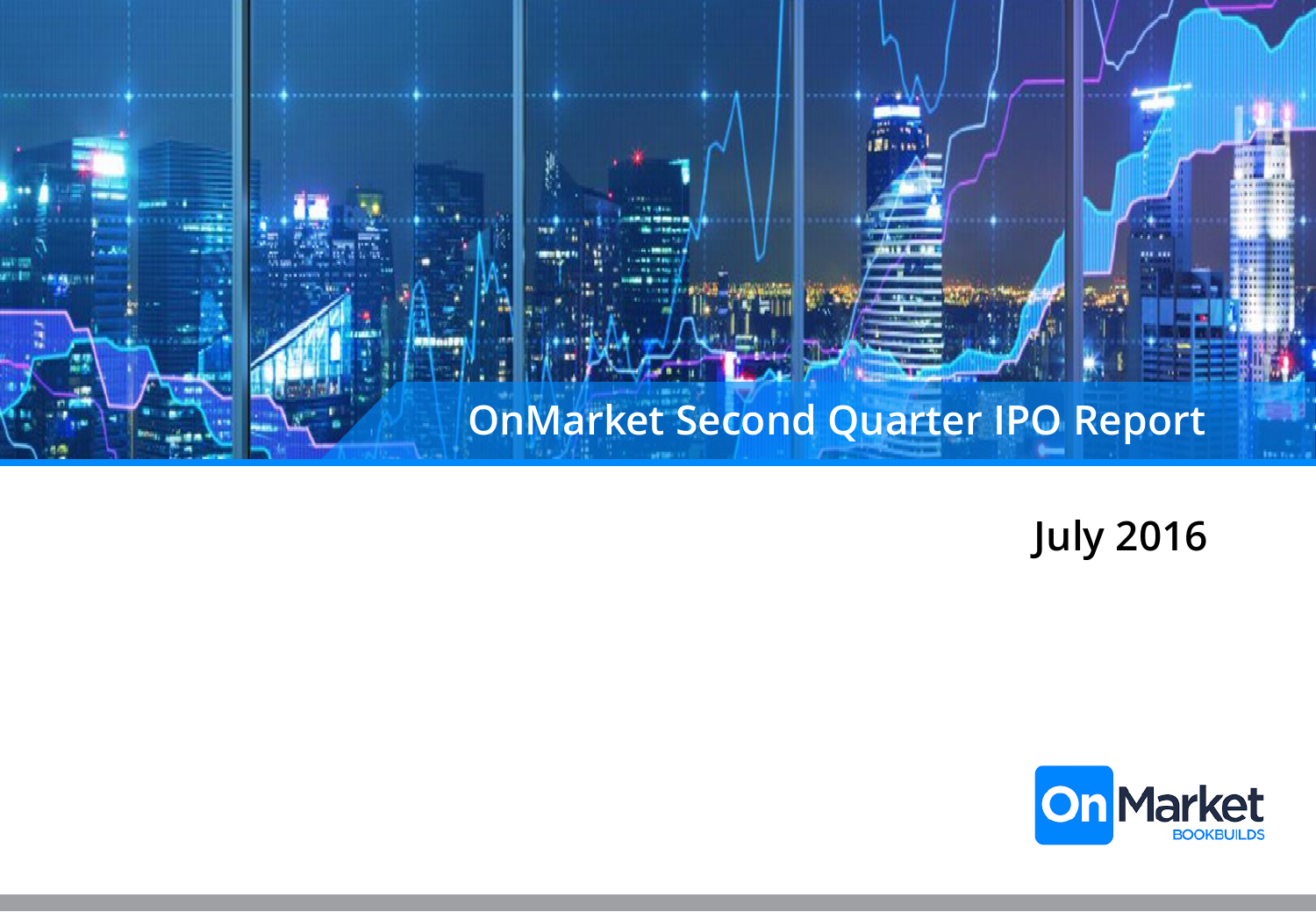

|                                                                                                                     | <b>YTD 2015</b>                       | <b>YTD 2016</b> |           | <b>IT &amp; Financial sectors</b>                |
|---------------------------------------------------------------------------------------------------------------------|---------------------------------------|-----------------|-----------|--------------------------------------------------|
| No of IPOs                                                                                                          | 27                                    | 34              | $125.9\%$ | have accounted for<br>50%<br>of all IPOs in 2016 |
| <b>IPO Performance<sup>1</sup></b>                                                                                  | 6.5%                                  | 23.3%           | 1 16.8%   | 15%<br>35%                                       |
| IPOs have outperformed in 2016 with 34 listings returning 23.3% compared<br>with 27 listings returning 6.5% in 2015 | Financials sector<br><b>IT</b> sector |                 |           |                                                  |
| <b>On Market</b>                                                                                                    | <b>Average First Day IPO Return</b>   |                 |           |                                                  |
| <b>BOOKBUILDS</b>                                                                                                   | 24.5%<br>Q2 2015<br>Q2 2016           |                 |           | <b>IPOs outperformed ASX 200 by</b><br>24.5% YTD |
|                                                                                                                     |                                       |                 |           | <b>IPO Return1</b><br>23.3%                      |
|                                                                                                                     |                                       |                 |           | <b>ASX 200 Return</b><br>$-1.2%$                 |

Note: (1) Share price information from listing date to 30 June. Source: Bloomberg, ASX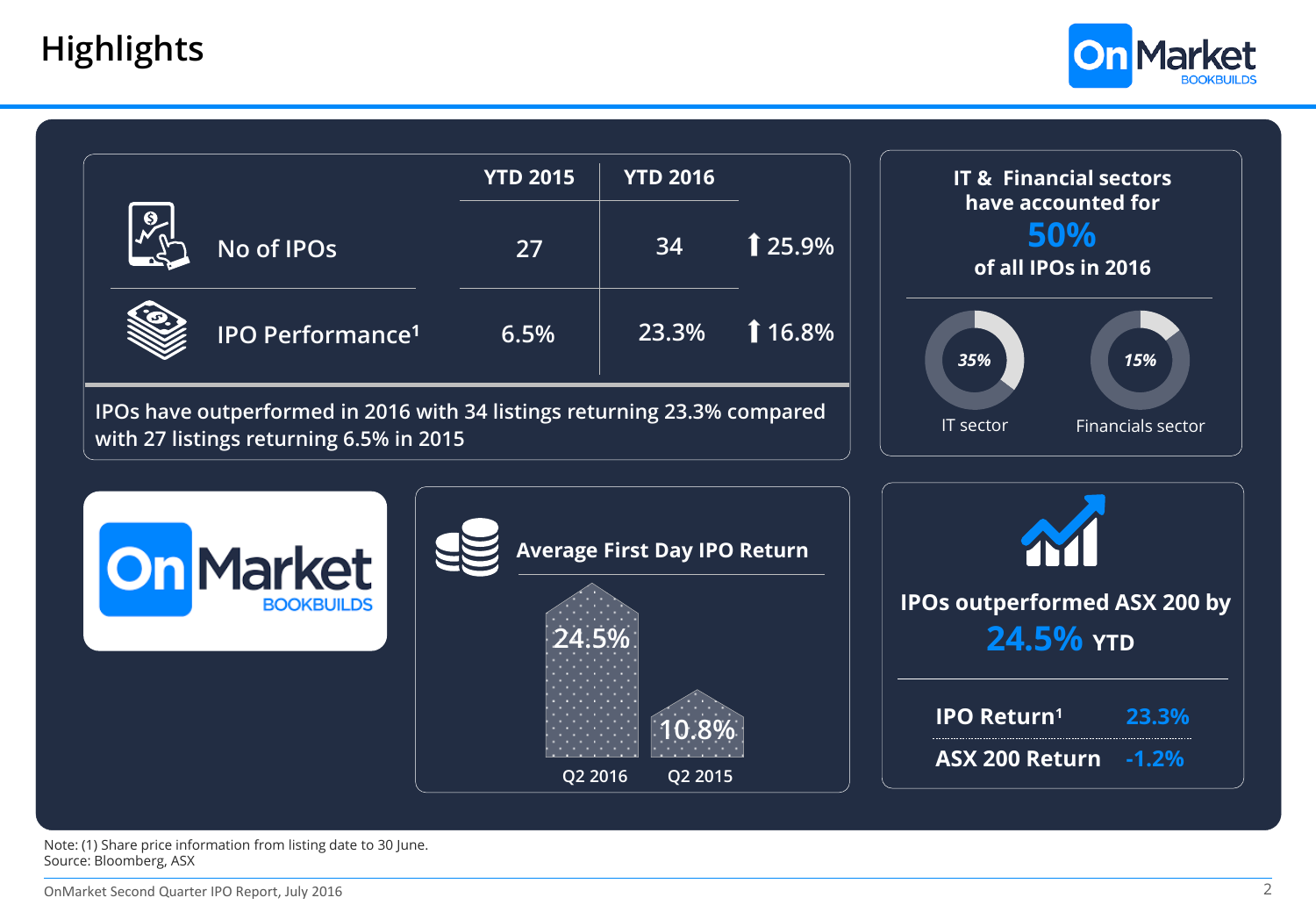### **Second Quarter Overview**

Number of IPOs increase from previous quarter; IPOs listed in Q2 outperform ASX 200 by 30.5%

#### **Quarter Overview**

- In Q2 2016, IPO activity increased with 21 listings, which raised \$2,380.8m compared with 13 listings (\$106.8m) in Q1 2016 and 18 listings (\$2,294.9m) in Q2 2015.
- The largest five listings in Q2 2016 were Reliance Worldwide, WAM Leaders, Tegel Group Holdings, Global Traffic Network and WiseTech Global. These five listings together raised \$1,967.5m (approximately 82.6% of the total funds raised over the quarter).
- Currently, 11 IPOs are proposed that will raise over \$234.3m over the next three months. The notable listings are Scottish Pacific Group (Finance), Range International (Consumer Discretionary) and Australis Oil and Gas (Energy).

#### 24.5% 30.0% 33.5% 3.0% 0.0% 20.0% 40.0% Mean First Day IPO Mean First Week IPO Mean IPO Return at Q2 ASX200 Return Return Return Q2 close

- In Q1 2016, IPOs outperformed the ASX 200 by 3.7%. In Q2 2016, the momentum continued with a further outperformance of 30.5%.
- **The Information Technology sector dominated the IPO listing count in Q2 with** 9 listings. The sector registered an average performance of 10.7% at Q2 close.
- At Q2 close, the notable performers were Abundant Produce (Consumer Staples) with a 370.0% return, Graphex Mining (Materials) with a 160.0% return, ApplyDirect (IT) with a 70.0% return, Afterpay Holdings (IT) with a 44.0% return and Lithium Power International (Materials) with a 40.0% return.

### **2015 and 2016 YTD Comparison**

**Second Quarter IPO Performance**

|                 | No. of<br><b>IPOS</b> | <b>Market</b><br>$Cap.$ (\$m) | <b>Return</b><br>Day 1 | <b>Return at</b><br>30-June |
|-----------------|-----------------------|-------------------------------|------------------------|-----------------------------|
| 2016 to June 30 | 34                    | 5.734.0                       | 18.5%                  | 23.3%                       |
| 2015 to June 30 | 27                    | 6,067.0                       | 16.4%                  | 6.5%                        |

 YTD returns on IPOs have been impressive at 23.3% compared with 6.5% for the same period in the previous year.

Source: Bloomberg, ASX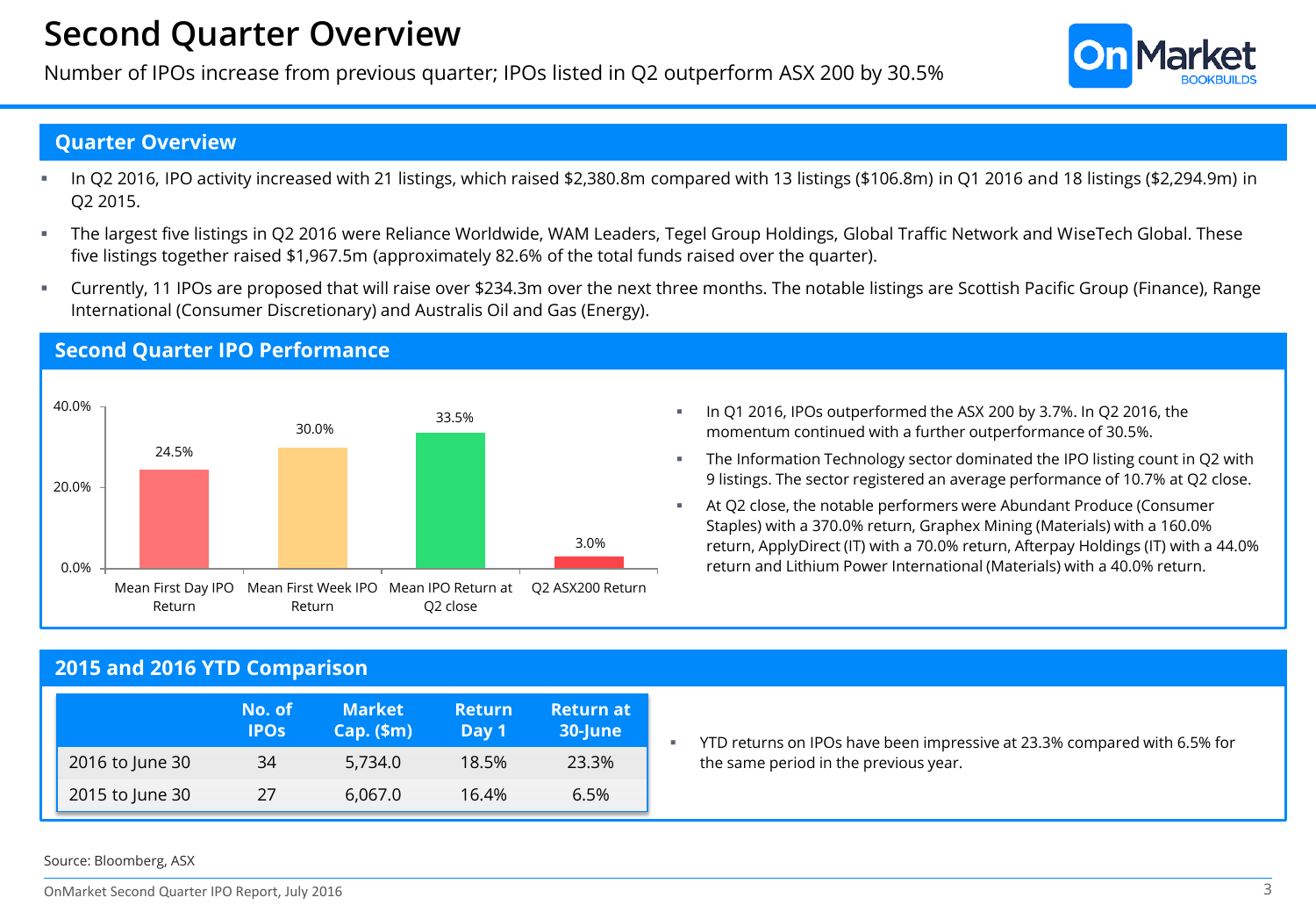# **Listings by Month**



| <b>Company Name</b>                                 | <b>ASX</b><br>code | <b>Listing</b><br><b>Date</b> | <b>Sector</b>             | <b>Offer</b><br><b>Price</b> | <b>Offer</b><br><b>Size</b><br>\$m\$ | <b>Market</b><br>cap. $(\$m)$ | Day 1<br><b>Return</b> | Q <sub>2</sub><br><b>Return</b> |
|-----------------------------------------------------|--------------------|-------------------------------|---------------------------|------------------------------|--------------------------------------|-------------------------------|------------------------|---------------------------------|
| <b>April 2016 new Listings</b>                      |                    |                               |                           |                              |                                      |                               |                        |                                 |
| China Dairy Corporation                             | CDC                | 8/04/2016                     | Consumer Staples          | 0.20                         | 0.66                                 | 147.0                         | 25.0%                  | 0.0%                            |
| WiseTech Global                                     | <b>WTC</b>         | 11/04/2016                    | ΙT                        | 3.35                         | 167.6                                | 981.6                         | 16.1%                  | 32.2%                           |
| Monash Absolute Investment                          | MA1                | 12/04/2016                    | Financials                | 1.00                         | 52.5                                 | 52.5                          | $-4.0%$                | $-5.0%$                         |
| Abundant Produce                                    | ABT                | 26/04/2016                    | <b>Consumer Staples</b>   | 0.20                         | 3.5                                  | 5.8                           | 175.0%                 | 370.0%                          |
| Volpara Health Technologies                         | <b>VHT</b>         | 27/04/2016                    | Healthcare                | 0.50                         | 10.0                                 | 61.2                          | 0.0%                   | $-29.0%$                        |
| MotorCycle Holdings                                 | <b>MTO</b>         | 29/04/2016                    | Consumer<br>Discretionary | 2.00                         | 46.3                                 | 75.9                          | 35.5%                  | 34.5%                           |
| Reliance Worldwide                                  | <b>RWC</b>         | 29/04/2016                    | Industrials               | 2.50                         | 918.8                                | 1,312.5                       | 18.0%                  | 23.6%                           |
| <b>Monthly Total / Average</b>                      |                    |                               |                           |                              | 1,199.2                              | 2,636.5                       | 37.9%                  | 60.9%                           |
| <b>May 2016 new Listings</b>                        |                    |                               |                           |                              |                                      |                               |                        |                                 |
| <b>Tegel Group Holdings</b>                         | <b>TGH</b>         | 03/05/2016                    | Consumer Staples          | 1.55                         | 298.9                                | 551.7                         | $-3.2%$                | 0.0%                            |
| Afterpay Holdings                                   | AFY                | 04/05/2016                    | IT                        | 1.00                         | 25.0                                 | 33.0                          | 25.0%                  | 44.0%                           |
| <b>Shark Mitigation Systems</b>                     | <b>SMB</b>         | 12/05/2016                    | IT                        | 0.20                         | 3.5                                  | 11.5                          | 15.0%                  | 12.5%                           |
| Redbubble                                           | <b>RBL</b>         | 16/05/2016                    | $\mathsf{I}\mathsf{T}$    | 1.33                         | 39.8                                 | 214.2                         | 9.4%                   | $-19.5%$                        |
| <b>WAM Leaders</b>                                  | <b>WLE</b>         | 30/05/2016                    | Financials                | 1.10                         | 394.3                                | 394.3                         | $-2.7%$                | 0.0%                            |
| <b>Monthly Total / Average</b>                      |                    |                               |                           |                              | 761.5                                | 1,204.7                       | 8.7%                   | 7.4%                            |
| June 2016 new Listings                              |                    |                               |                           |                              |                                      |                               |                        |                                 |
| <b>Global Traffic Network</b>                       | <b>GTN</b>         | 01/06/2016                    | Consumer<br>Discretionary | 1.90                         | 187.9                                | 389.0                         | 12.1%                  | 6.3%                            |
| 9 Spokes International                              | 9SP                | 09/06/2016                    | IT                        | 0.20                         | 25.0                                 | 80.6                          | $-25.0%$               | $-20.0%$                        |
| LiveHire                                            | LVH                | 10/06/2016                    | IT                        | 0.20                         | 10.0                                 | 400.0                         | $-10.0%$               | $-20.0%$                        |
| <b>Graphex Mining</b>                               | GPX                | 14/06/2016                    | Materials                 | 0.20                         | 7.0                                  | 24.7                          | 82.5%                  | 160.0%                          |
| Australian Unity Office Property<br>Fund            | <b>AOF</b>         | 20/06/2016                    | <b>Real Estate</b>        | 2.00                         | 152.1                                | 299.0                         | 6.5%                   | 6.5%                            |
| DroneShield                                         | <b>DRO</b>         | 22/06/2016                    | $\sf IT$                  | 0.20                         | 7.0                                  | 8.6                           | 50.0%                  | 27.5%                           |
| ApplyDirect                                         | AD1                | 23/06/2016                    | IT                        | 0.20                         | 8.0                                  | 62.7                          | 52.5%                  | 70.0%                           |
| Lithium Power International                         | LPI                | 24/06/2016                    | <b>Materials</b>          | 0.20                         | 8.0                                  | 13.0                          | 37.5%                  | 40.0%                           |
| ChimpChange                                         | <b>CCA</b>         | 29/06/2016                    | IT                        | 0.80                         | 15.0                                 | 34.3                          | 0.0%                   | $-30.0%$                        |
| <b>Monthly Total / Average</b>                      |                    |                               |                           |                              | 420.0                                | 1,311.9                       | 22.9%                  | 26.7%                           |
| <b>Quarter Total / Average</b><br>Source: Bloomberg |                    |                               |                           |                              | 2,380.8                              | 5,153.0                       | 24.5%                  | 33.5%                           |

#### **April 2016**

- **IFO activity during April 2016 received a** boost with seven listings that raised a total of \$1,199.2m.
- **The biggest float was Reliance Worldwide,** which raised \$918.8m, returning 18.0% to investors on the first day of trade. The stock is up 23.6% since its listing.
- IT business WiseTech returned 16.1% on its first day of trade, the stock has jumped 32.2% since listing.

#### **May 2016**

- **IFO activity slowed down relatively during** May 2016, with five listings and a total of \$761.5m raised.
- **Biggest listings in May 2016 was WAM** Leaders with an issue size of \$394.3m.

### **June 2016**

- Total funds raised declined further in June 2016 with nine listings accounting for \$420.0m.
- **Global Traffic Network was the biggest** listing in June, with an offer size of \$187.9m.
- **Graphex Mining returned 82.5% to** investors on its first day of listing; the stock has gathered momentum since and had a return of 160.0% as on June 30.

OnMarket Second Quarter IPO Report, July 2016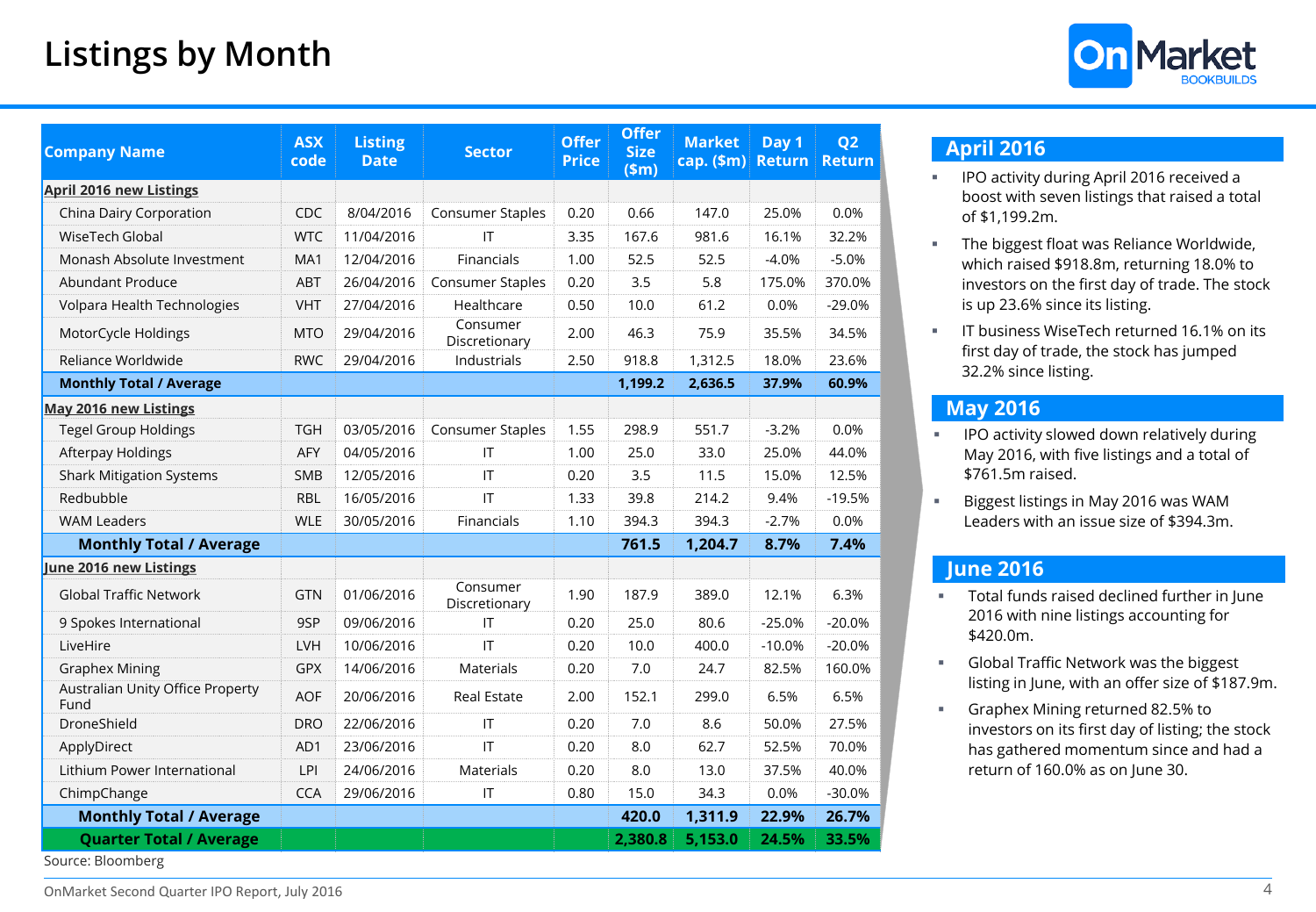



Over the YTD, the IT sector has dominated listings on the ASX.

 Industrials have dominated the IPO listings by the amounts raised, with Reliance Worldwide leading at \$918.8m.



- **IPOs in the Consumer Staples sector have outperformed IPOs in other** sectors; gains have been boosted primarily by the star performer Abundant Produce.
- The IT sector dominates with the highest number of IPOs (12), providing a steady 13.0% return on the first day of listing.

Note: (2) Calculated using equal weighted methodology Source: Bloomberg, ASX

**YTD**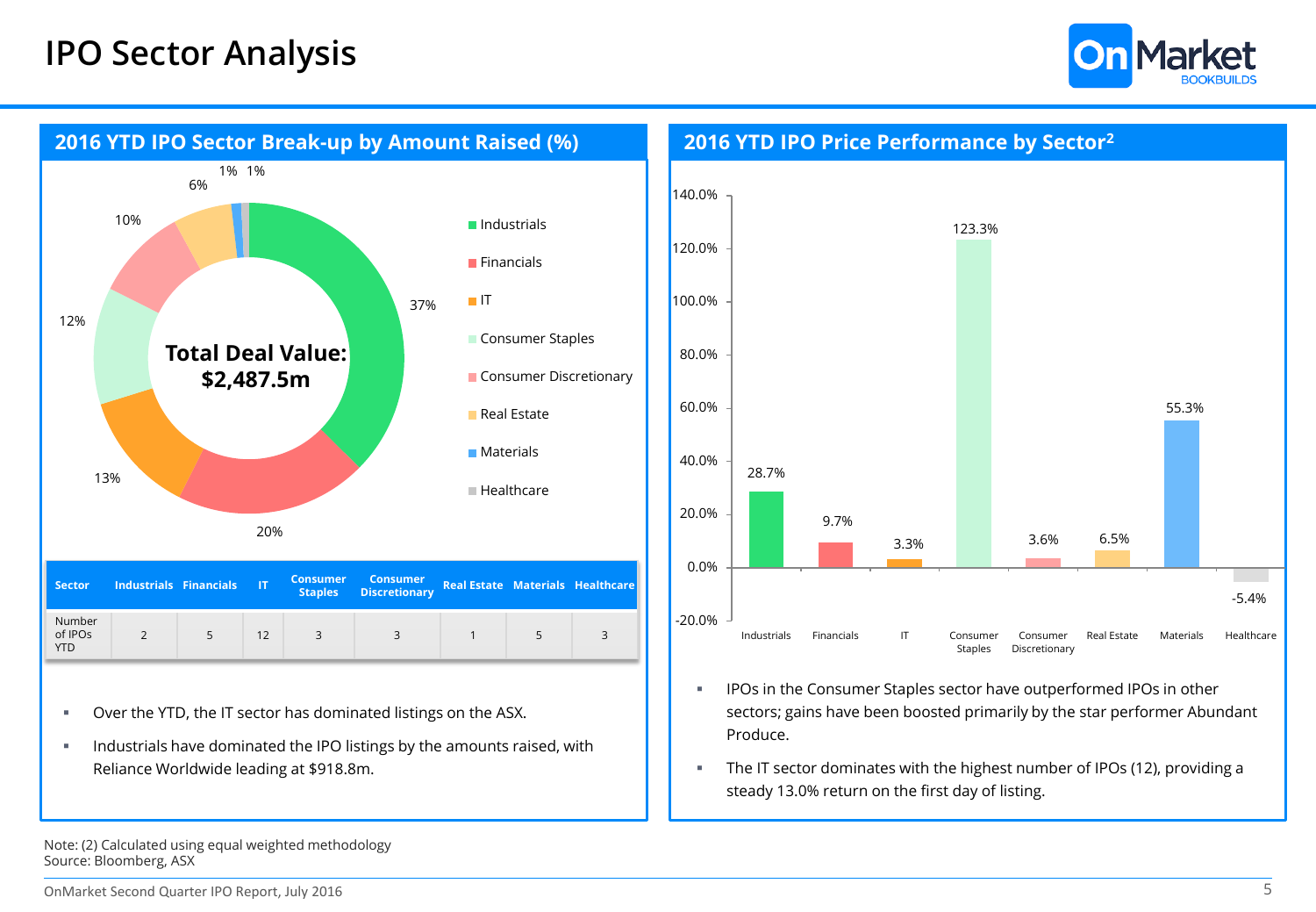### **IPO Price Performance**

Abundant Produce is best-performing IPO of the year; returns 370% since listing to June 30





- Of the top 10 performers on the first day of the listing, four were from IT, two each from Consumer Staples and Materials and one each from Consumer Discretionary, and Industrials sectors.
- Abundant Produce (Consumer Staples) dominated the performance on its first day of listing. The stock has been driven by the potential demand for seeds in the Southeast Asian market.

# **Top 10 Second Quarter IPOs – 2Q**



- Of the top 10 performers in Q2, five were from IT, two were from Materials and one each from the Consumer Discretionary, Consumer Staples and Industrials sectors.
- In the Materials sector, Graphex Mining has been performing well, driven by expectations of a mining-licence grant for the Chilalo project.
- In IT, ApplyDirect and Afterpay have returned 70.0% and 44.0% to investors, respectively.



- Of the top 10 performers since listing, three were from IT, three from Materials and one each from Consumer Discretionary, Consumer Staples, Industrials and Financials sectors.
- Of all the listings in Q1 2016, Soon Mining, JC International Group and Ding Sheng Xin Finance managed to remain among the top ten performers.

Note: (3) Performance measured from issue price, Since listing performance calculated using close price of June 30<sup>th</sup> 2016 Source: Bloomberg, ASX

#### OnMarket Second Quarter IPO Report, July 2016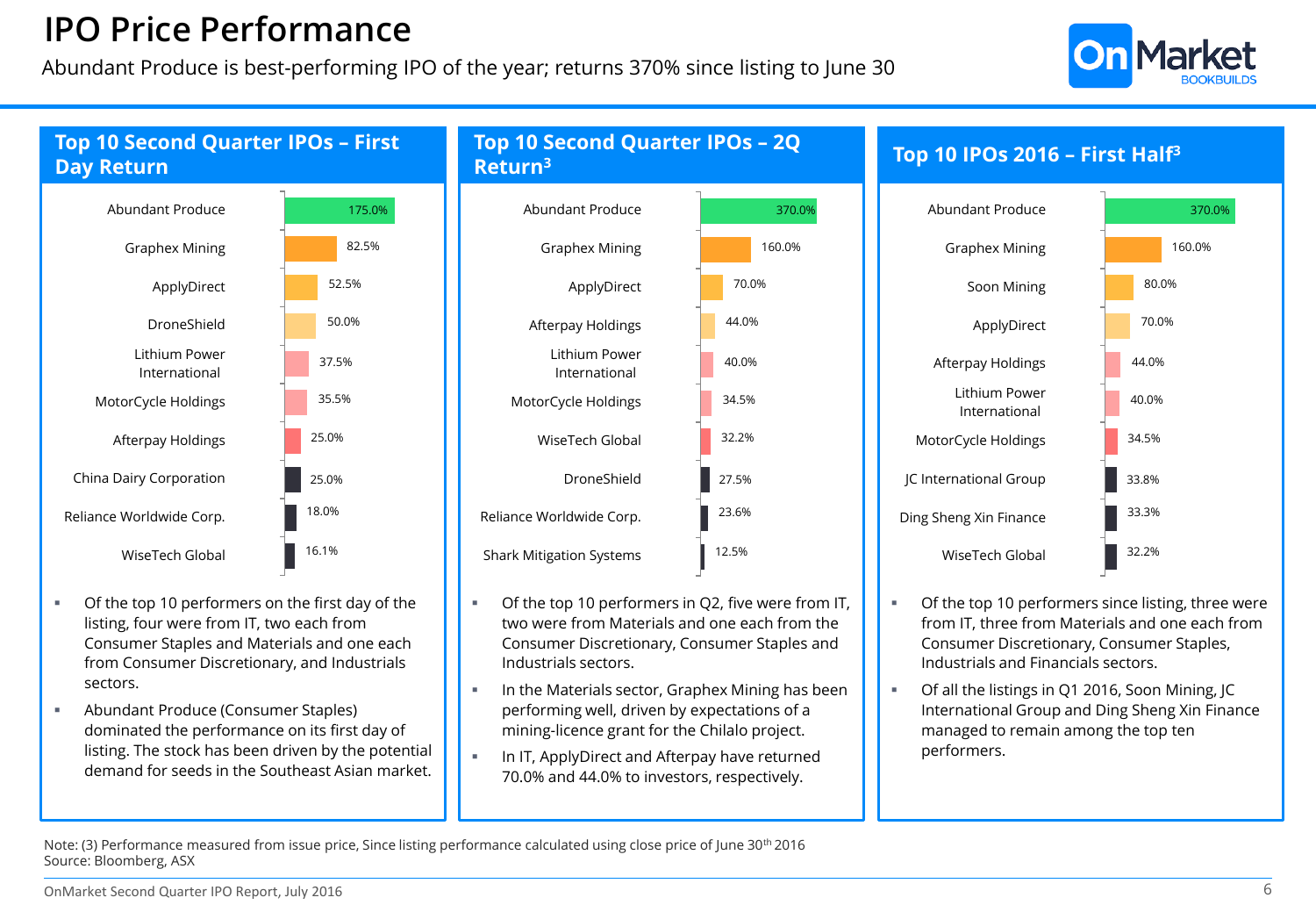## **Top IPO performers for 2Q 2016**

Abundant Produce, Graphex Mining, ApplyDirect IPOs outperform





Source: Bloomberg, ASX, Press

OnMarket Second Quarter IPO Report, July 2016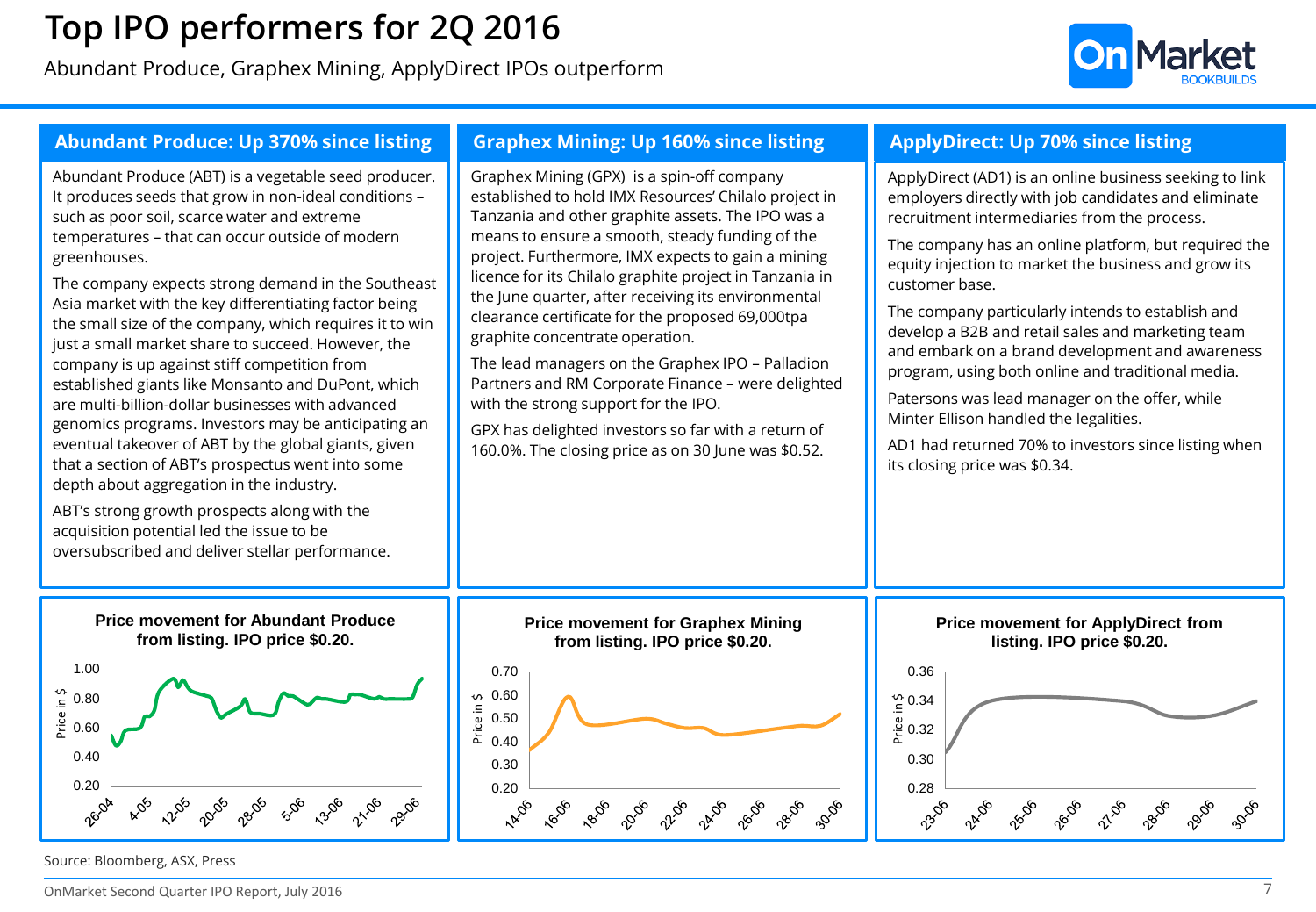

### **Major IPO Listings in the Pipeline<sup>4</sup>**

| <b>Proposed Listing</b><br><b>Date</b> | <b>Issuer Name</b>             | <b>Sector</b>                 | <b>Indicative</b><br><b>Market Cap (\$m)</b> | <b>Issue Price Per</b><br>Share (\$) | <b>Total Funds to be</b><br><b>Raised</b><br>\$m\$ |
|----------------------------------------|--------------------------------|-------------------------------|----------------------------------------------|--------------------------------------|----------------------------------------------------|
| 13-July-16                             | <b>Oventus Medical Limited</b> | Healthcare                    | 36.0                                         | 0.50                                 | 12.00                                              |
| 13-July-16                             | Race Oncology                  | Healthcare                    | 9.5                                          | 0.20                                 | 4.30                                               |
| 13-July-16                             | Scottish Pacific Group Limited | Financials                    | 445.4                                        | 3.20                                 | 77.30                                              |
| 15-July-16                             | Range International Limited    | <b>Consumer Discretionary</b> | 150.0                                        | 1.00                                 | 50.00                                              |
| 18-July-16                             | <b>CoAssets Limited</b>        | Financials                    | 71.0                                         | 0.40                                 | 10.00                                              |
| 20-July-16                             | Kyckr Limited                  | T                             | $19.8 - 20.8$                                | 0.20                                 | 8.00                                               |
| 25-July-16                             | Australis Oil and Gas Limited  | Energy                        | 85.3                                         | 0.25                                 | 30.00                                              |
| 29-July-16                             | <b>CFOAM Limited</b>           | <b>Materials</b>              | $14.7 - 18.7$                                | 0.20                                 | 9.00                                               |
| 2-August-16                            | Noxopharm Limited              | Healthcare                    | 15.0                                         | 0.20                                 | 6.00                                               |
| 18-August-16                           | DomaCom Limited                | Financials                    | $80.6 - 93.6$                                | 0.75                                 | 23.71                                              |
| <b>TBA</b>                             | Skin Elements Limited          | <b>Consumer Discretionary</b> | $13.5 - 14.5$                                | 0.20                                 | 4.00                                               |



OnMarket Bookbuilds (OMB) is a financial services company which has revolutionised the way in which IPOs are made available to retail investors. OMB's OnMarket app and bidding platform enable retail investors to easily access IPOs and placements on the ASX. Through OnMarket it is completely free for the public to bid and invest in IPOs.

Note: (4) Companies that are projected to list over coming months are considered as pipeline IPOs Source: ASX, ASIC, Company Data, AFR